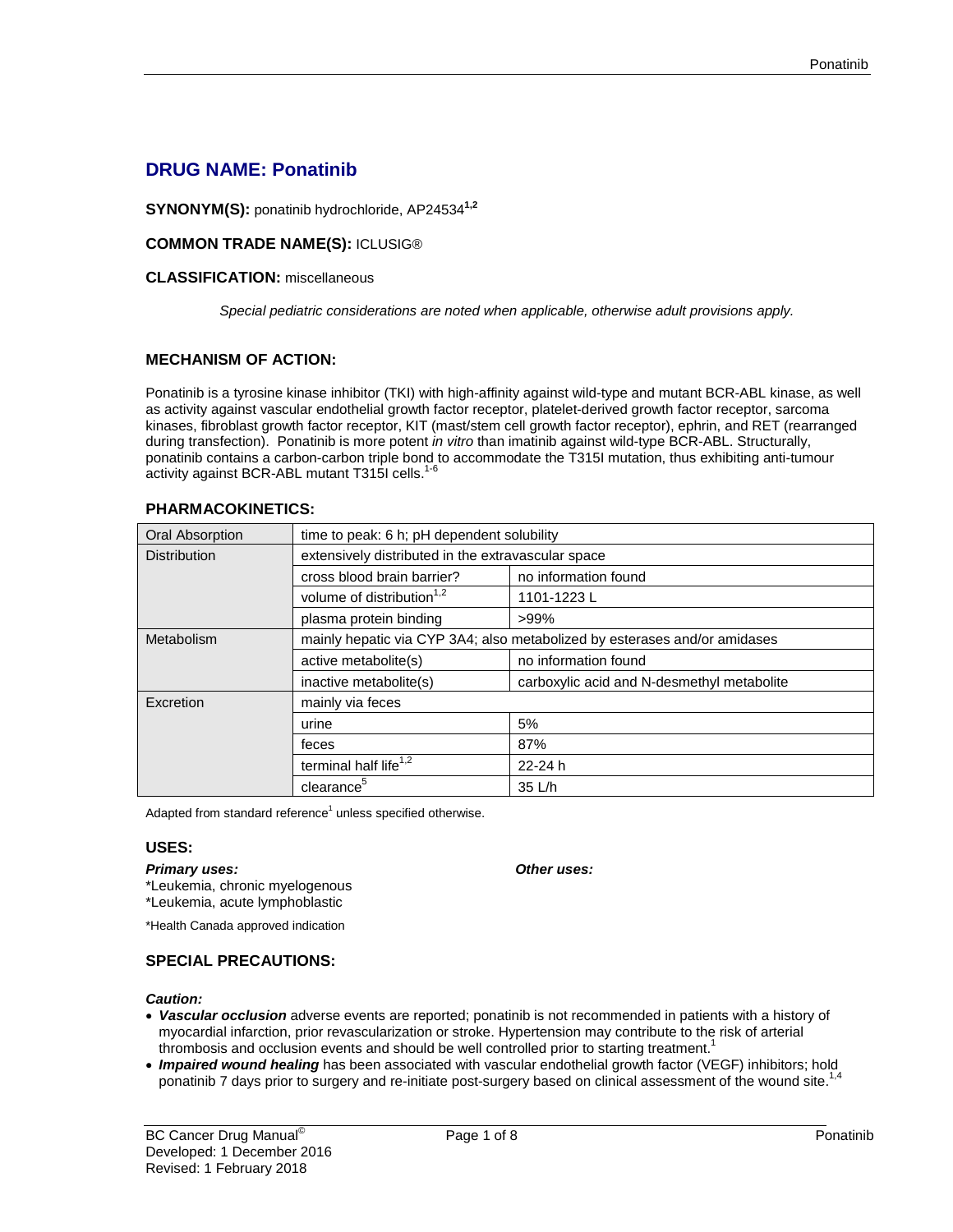- *Ocular toxicities* leading to blindness are reported; comprehensive eye exams prior to and during treatment are recommended.<sup>1</sup>
- *Reactivation of Hepatitis B virus* (HBV) has sometimes occurred in chronic carriers of HBV after receiving BCR-ABL tyrosine kinase inhibitors; test for HBV infection prior to treatment and monitor for signs of active HBV infection.<sup>7</sup>

*Special populations:* Elderly patients (65 years or older) are more likely to experience adverse reactions such as vascular occlusion, thrombocytopenia, peripheral edema, increased lipase, dyspnea, asthenia, decreased appetite, and muscle spasms. 1,4

#### *Carcinogenicity:* no information found

*Mutagenicity:* Not mutagenic in Ames test. Ponatinib is not clastogenic in mammalian *in vitro* and *in vivo* chromosome tests.<sup>1</sup>

*Fertility:* No fertility studies have been conducted; however, degeneration of testes epithelium and follicular atresia with associated endometrial atrophy have been reported in animal studies.<sup>1</sup>

**Pregnancy:** FDA Pregnancy Category D.<sup>3</sup> There is positive evidence of human fetal risk, but the benefits from use in pregnant women may be acceptable despite the risk (e.g., if the drug is needed in a life-threatening situation or for a serious disease for which safer drugs cannot be used or are ineffective).

Embryo-fetal toxicity (e.g., post-implantation loss, reduced fetal body weight, and multiple soft tissue and skeletal alterations) has been reported in animal studies. Women of childbearing potential and males should use contraception during treatment. 1

*Breastfeeding* is not recommended due to the potential secretion into breast milk.

## **SIDE EFFECTS:**

The table includes adverse events that presented during drug treatment but may not necessarily have a causal relationship with the drug. Because clinical trials are conducted under very specific conditions, the adverse event rates observed may not reflect the rates observed in clinical practice. Adverse events are generally included if they were reported in more than 1% of patients in the product monograph or pivotal trials, and/or determined to be clinically important.<sup>8</sup>

| <b>ORGAN SITE</b>                                    | <b>SIDE EFFECT</b>                                                                                                                         |
|------------------------------------------------------|--------------------------------------------------------------------------------------------------------------------------------------------|
|                                                      | Clinically important side effects are in <b>bold, italics</b>                                                                              |
| blood and lymphatic<br>system/febrile<br>neutropenia | <b>anemia</b> (3-23%, severe 8-55%) <sup>1-3</sup>                                                                                         |
|                                                      | febrile neutropenia (1-25%, severe 1-60%) <sup>1-3</sup>                                                                                   |
|                                                      | leukopenia (severe 12-63%)                                                                                                                 |
|                                                      | lymphocytopenia (severe 10-37%) <sup>2</sup>                                                                                               |
|                                                      | neutropenia (severe $23-63\%$ ) <sup>1,2</sup>                                                                                             |
|                                                      | <b>thrombocytopenia</b> (severe $34-57\%$ ) <sup>1,2</sup>                                                                                 |
| cardiac                                              | atrial fibrillation (2-4%, severe $2\%)^{1,2}$                                                                                             |
|                                                      | atrioventricular block $(<1%)^2$                                                                                                           |
|                                                      | <b>bradycardia</b> $(1\%$ , severe $\langle 1\% \rangle$                                                                                   |
|                                                      | <b>heart failure</b> , including fatalities (2-15%, severe $1-8\%$ ) <sup>1-3</sup> ; see paragraph following Side<br><b>Effects</b> table |
|                                                      | myocardial infarction (2-12%, severe $<$ 2%) <sup>1,2</sup>                                                                                |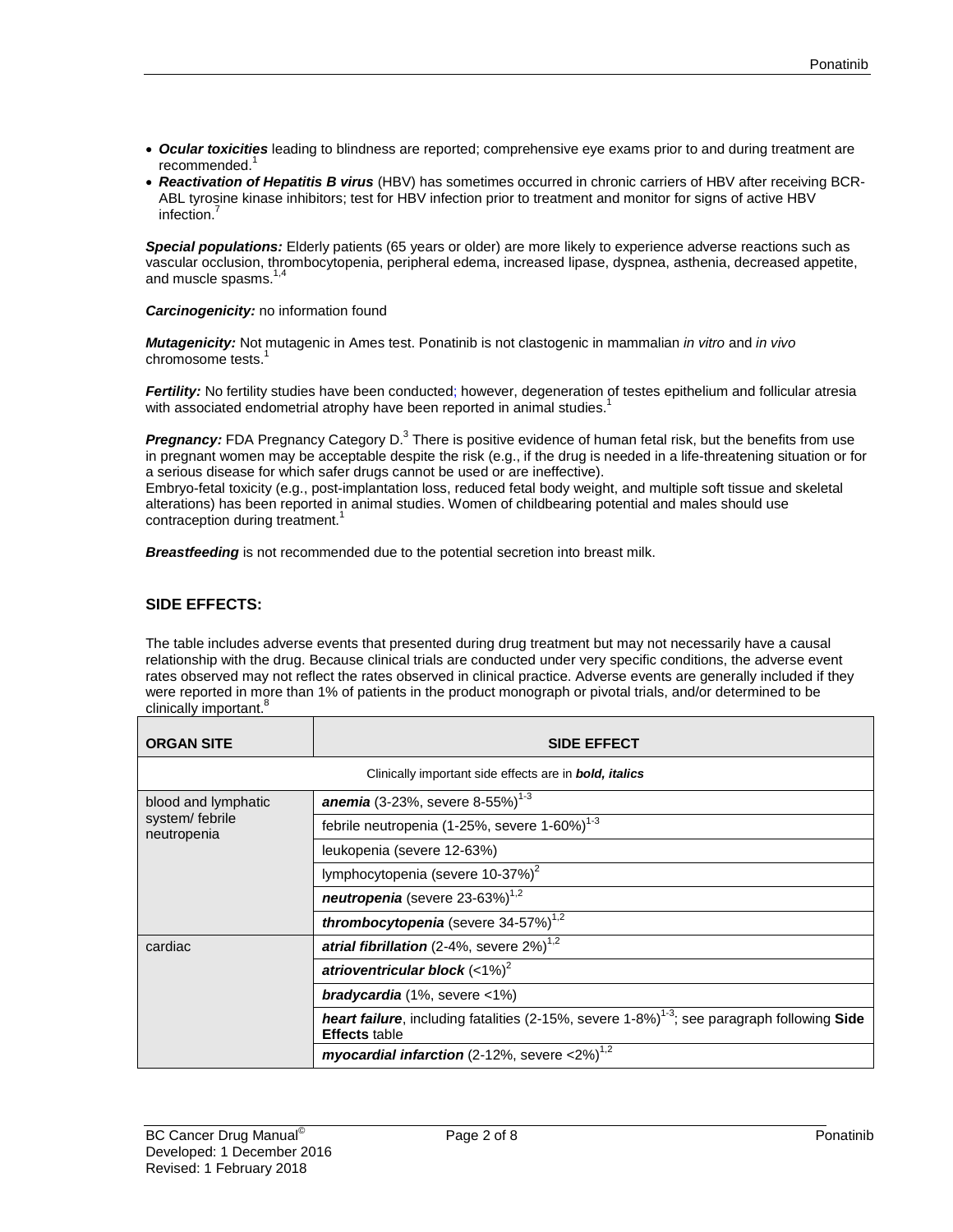| <b>ORGAN SITE</b>                                             | <b>SIDE EFFECT</b>                                                                                                                              |  |
|---------------------------------------------------------------|-------------------------------------------------------------------------------------------------------------------------------------------------|--|
| Clinically important side effects are in <b>bold, italics</b> |                                                                                                                                                 |  |
|                                                               | palpitations (2%)                                                                                                                               |  |
|                                                               | <i>pericardial effusion</i> (1-4%), severe $1-2\%)$ <sup>1,2</sup>                                                                              |  |
|                                                               | peripheral ischemia $(8\%)^2$                                                                                                                   |  |
|                                                               | sick sinus syndrome $(<1%)^2$                                                                                                                   |  |
|                                                               | supraventricular tachycardia (5%) <sup>2</sup>                                                                                                  |  |
| eye                                                           | blurred vision (3-6%) <sup>1,2</sup>                                                                                                            |  |
|                                                               | conjunctivitis (1-2%, severe 1%)                                                                                                                |  |
|                                                               | dry eyes (2-5% severe 1%)                                                                                                                       |  |
|                                                               | retinal toxicity, including macular edema, retinal vein occlusion, retinal hemorrhage<br>$(3\%)^2$ ; see paragraph following Side Effects table |  |
| gastrointestinal                                              | emetogenic potential: low <sup>9</sup>                                                                                                          |  |
|                                                               | abdominal pain (4-49%, severe 2-10%) <sup>1-3</sup>                                                                                             |  |
|                                                               | ascites $(<1%)^2$                                                                                                                               |  |
|                                                               | constipation (5-47%, severe 1-3%) <sup>1,2</sup>                                                                                                |  |
|                                                               | diarrhea (2-26%, severe 1-3%) $^{1,2}$                                                                                                          |  |
|                                                               | dry mouth $(1-6%)$                                                                                                                              |  |
|                                                               | dyspepsia (1-3%)                                                                                                                                |  |
|                                                               | gastroesophageal reflux disease (2%)                                                                                                            |  |
|                                                               | gastrointestinal hemorrhage (2-11%, severe $\leq 6\%)^2$                                                                                        |  |
|                                                               | gastrointestinal fistula, perforation $(<1%)^2$                                                                                                 |  |
|                                                               | nausea (3-32%, severe 1-2%) <sup>1-3</sup>                                                                                                      |  |
|                                                               | pancreatitis (5-8%, severe 3-6%); see paragraph following Side Effects table                                                                    |  |
|                                                               | stomatitis (2-23%, severe $1-3\%$ ) <sup>1-3</sup>                                                                                              |  |
|                                                               | vomiting (3-24%, severe 1-2%) <sup>1-3</sup>                                                                                                    |  |
| general disorders and                                         | asthenia/fatigue (6-39%, severe 1-6%) <sup>1-4</sup>                                                                                            |  |
| administration site<br>conditions                             | chills (3-13%, severe $2\%)^{1,2}$                                                                                                              |  |
|                                                               | influenza-like illness (1-2%, severe 1%)                                                                                                        |  |
|                                                               | pain (1-16%, severe 1-3%) <sup>1,3</sup>                                                                                                        |  |
|                                                               | peripheral edema (5-22%; severe <1%) <sup>1,2</sup>                                                                                             |  |
|                                                               | pyrexia (3-32%, severe 1-5%) <sup>1-3</sup>                                                                                                     |  |
| hepatobiliary                                                 | acute hepatic failure $\left\langle \langle 1\% \rangle^2 \right\rangle$ ; see paragraph following Side Effects table                           |  |
| infections and                                                | cellulitis (2-11%, severe $<$ 3%) <sup>2,3</sup>                                                                                                |  |
| infestations                                                  | folliculitis (2-6%)                                                                                                                             |  |
|                                                               | nasopharyngitis (3-12%) <sup>2</sup>                                                                                                            |  |
|                                                               | <b>pneumonia</b> (1-13%, severe 1-11%) <sup>1-3</sup>                                                                                           |  |
|                                                               | sepsis (1-22%; severe 1-22%) <sup>2,3</sup>                                                                                                     |  |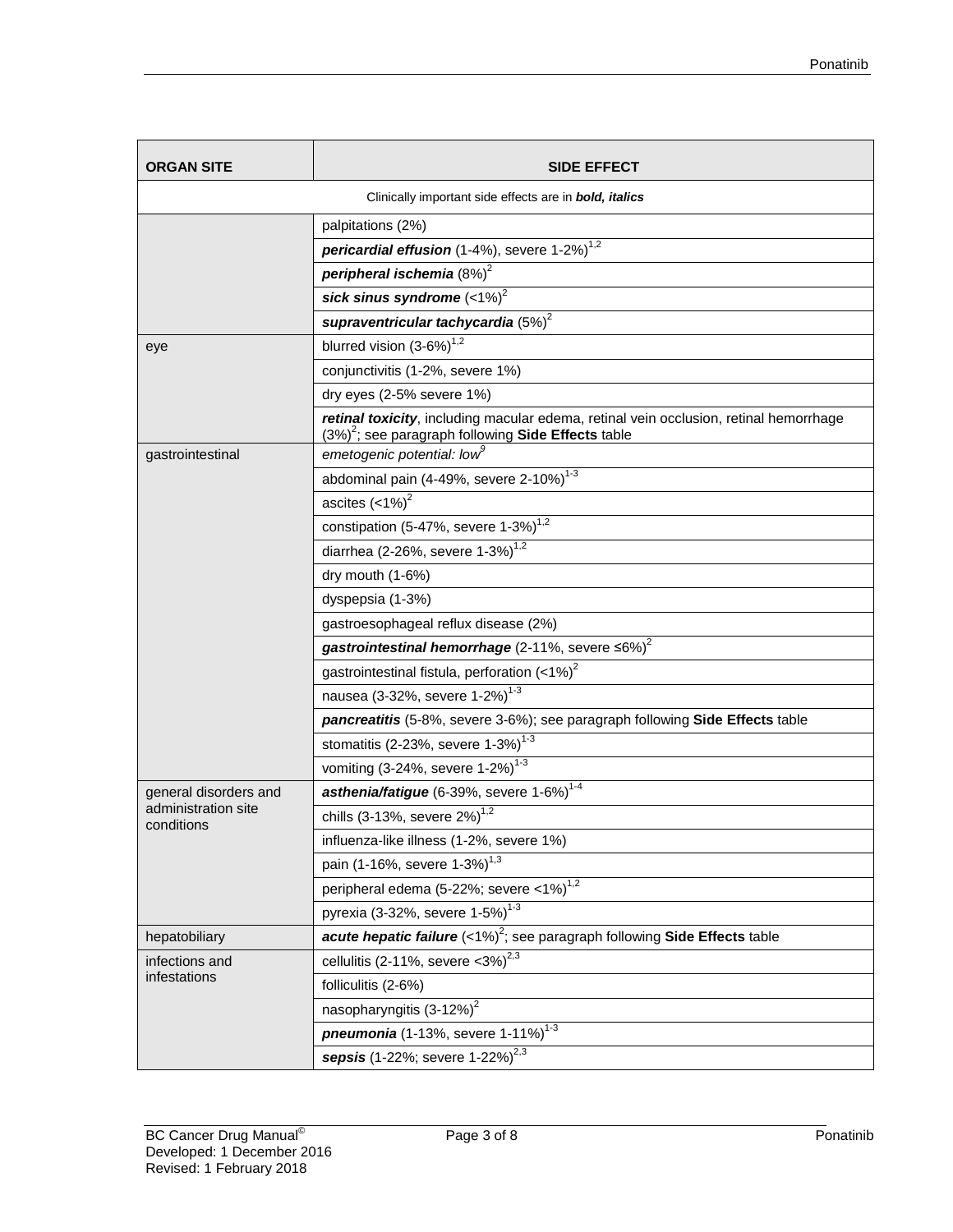| <b>ORGAN SITE</b>                                      | <b>SIDE EFFECT</b>                                                                                           |  |
|--------------------------------------------------------|--------------------------------------------------------------------------------------------------------------|--|
| Clinically important side effects are in bold, italics |                                                                                                              |  |
|                                                        | upper respiratory tract infection (1-11%, severe $\langle 296 \rangle^{1-3}$                                 |  |
|                                                        | urinary tract infection ( $\leq 12\%$ , severe $1\%$ ) <sup>2,3</sup>                                        |  |
| investigations                                         | alkaline phosphatase increase (37%, severe 1-4%) <sup>1,2</sup>                                              |  |
|                                                        | ALT increase (53%, severe 4-8%) <sup>1,2</sup> ; see paragraph following Side Effects table                  |  |
|                                                        | amylase increase (3%, severe 1-5%) <sup>1,3</sup>                                                            |  |
|                                                        | AST increase (41%, severe 3-6%) <sup>1,2</sup> ; see paragraph following Side Effects table                  |  |
|                                                        | bilirubin increase (19%, severe 1-3%) <sup>1</sup>                                                           |  |
|                                                        | creatinine increase (7%, severe $<$ 1%) <sup>2,3</sup>                                                       |  |
|                                                        | ejection fraction decrease (1-7%, severe 1-5%)                                                               |  |
|                                                        | gamma glutamyltransferase increase (3-9%, severe 2-4%)                                                       |  |
|                                                        | <b>lipase increase</b> (41%, severe 12-15%) <sup>1</sup> ; see paragraph following <b>Side Effects</b> table |  |
|                                                        | weight decrease (2-13%, severe<1%) $1-3$                                                                     |  |
| metabolism and nutrition                               | albumin decrease (28%, severe 1%) <sup>2,3</sup>                                                             |  |
|                                                        | appetite decrease (5-31%, severe 1%) <sup>1,2</sup>                                                          |  |
|                                                        | bicarbonate decrease (11%, severe $\langle 1\% \rangle^{2,3}$                                                |  |
|                                                        | dehydration (1-6%, severe 1-3%)                                                                              |  |
|                                                        | hypercalcemia (5%) <sup>2</sup>                                                                              |  |
|                                                        | hyperglycemia (1-58%, severe 1-7%) <sup>1,2</sup>                                                            |  |
|                                                        | hyperkalemia (15%, severe 1-5%) <sup>1,2</sup>                                                               |  |
|                                                        | hypernatremia (10%, severe $\langle 1\% \rangle^{2,3}$                                                       |  |
|                                                        | hypertriglyceridemia (1-3%, severe <1%)                                                                      |  |
|                                                        | <b>hyperuricemia</b> (1-7%, severe 1-3%) <sup>1,2</sup> ; see paragraph following <b>Side Effects</b> table  |  |
|                                                        | hypocalcemia (1-52%, severe 1-2%) <sup>1,2</sup>                                                             |  |
|                                                        | hypoglycemia (24%) <sup>2</sup>                                                                              |  |
|                                                        | hypokalemia (1-16%, severe 1-5%) <sup>1,2</sup>                                                              |  |
|                                                        | hyponatremia (2-29%, severe 1-6%) <sup>1,2</sup>                                                             |  |
|                                                        | hypophosphatemia (3-57%, severe 3-12%) <sup>1,2</sup>                                                        |  |
|                                                        | tumour lysis syndrome $(<1%)^2$ ; see paragraph following Side Effects table                                 |  |
| musculoskeletal and                                    | arthralgia (3-31%, severe 1-2%) <sup>1,2</sup>                                                               |  |
| connective tissue                                      | back pain (2-16%, severe $<$ 2%) <sup>1-3</sup>                                                              |  |
|                                                        | bone pain (3-12%, severe 1-3%) <sup>1-3</sup>                                                                |  |
|                                                        | limb pain (5-17%, severe $<$ 2%) <sup>1-3</sup>                                                              |  |
|                                                        | muscle spasms (2-13%) <sup>1,2</sup>                                                                         |  |
|                                                        | myalgia (2-22%, severe 1%) <sup>1,2</sup>                                                                    |  |
| nervous system                                         | cerebral edema (<1%) <sup>2</sup>                                                                            |  |
|                                                        | cerebral vascular accident (1-2%, severe 1%) <sup>1,2</sup>                                                  |  |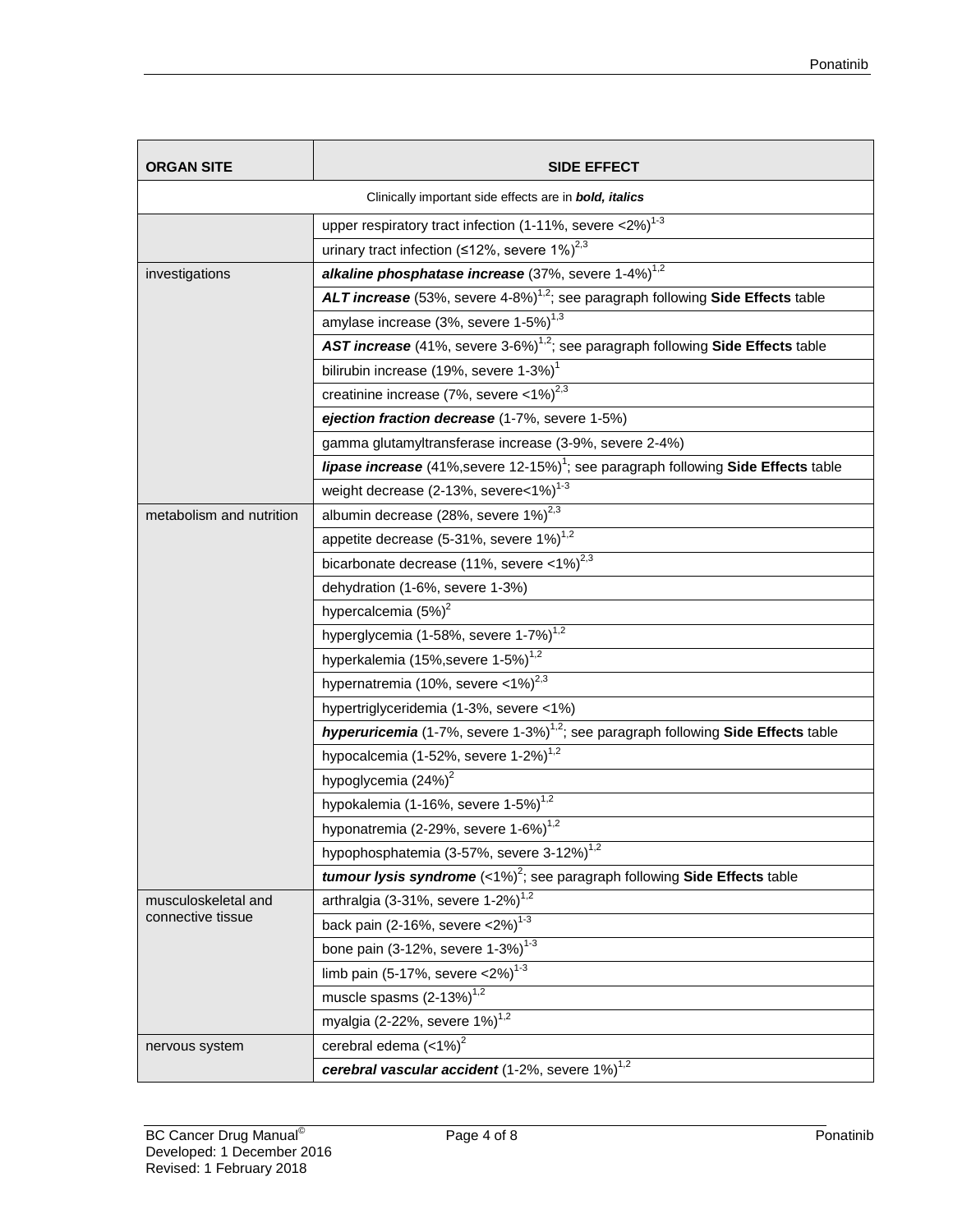| <b>ORGAN SITE</b>                                                     | <b>SIDE EFFECT</b>                                                                                           |  |
|-----------------------------------------------------------------------|--------------------------------------------------------------------------------------------------------------|--|
| Clinically important side effects are in <b>bold</b> , <i>italics</i> |                                                                                                              |  |
|                                                                       | dizziness (1-11%, severe $<$ 1%) <sup>1,3</sup>                                                              |  |
|                                                                       | dysgeusia (1-3%)                                                                                             |  |
|                                                                       | headache (11-39%, severe 2-3%) <sup>1-3</sup>                                                                |  |
|                                                                       | paraesthesia (1%)                                                                                            |  |
|                                                                       | peripheral neuropathy (1-16%, severe 1-2%) <sup>1-3</sup>                                                    |  |
| psychiatric                                                           | confusion (1-6%, severe <1%)                                                                                 |  |
|                                                                       | insomnia (2-12%) <sup>1,2</sup>                                                                              |  |
| reproductive system and<br>breast disorders                           | erectile dysfunction (4-6%)                                                                                  |  |
| respiratory, thoracic and                                             | cough (2-18%) <sup>1,2</sup>                                                                                 |  |
| mediastinal                                                           | dysphonia (3%)                                                                                               |  |
|                                                                       | dyspnea (6-21%, severe 2-7%) <sup>1-3</sup>                                                                  |  |
|                                                                       | epistaxis (2-5%, severe 2%)                                                                                  |  |
|                                                                       | pleural effusion (2-19%, severe $\leq 3\%$ ) <sup>1,2</sup>                                                  |  |
|                                                                       | pulmonary hypertension (2-3%, severe 1%)                                                                     |  |
| skin and subcutaneous                                                 | alopecia (5-7%)                                                                                              |  |
| tissue                                                                | dermatitis exfoliative (1-7%, severe 2%)                                                                     |  |
|                                                                       | dry skin (18-40%, severe 1-3%)                                                                               |  |
|                                                                       | ecchymosis (1-3%)                                                                                            |  |
|                                                                       | erythema (5-9%, severe 1%)                                                                                   |  |
|                                                                       | hyperhidrosis (2-4%)                                                                                         |  |
|                                                                       | hyperkeratosis (1-4%, severe <1%)                                                                            |  |
|                                                                       | petechiae (1-2%)                                                                                             |  |
|                                                                       | periorbital edema (1-9%)                                                                                     |  |
|                                                                       | pruritis (2-9%, severe 2%)                                                                                   |  |
|                                                                       | rash (19-54%, severe 3-8%) <sup>1-3</sup>                                                                    |  |
|                                                                       | skin hyperpigmentation (1-2%)                                                                                |  |
| vascular                                                              | arterial ischemia (3-20%, severe $\leq 11\%$ ) <sup>2</sup> ; see paragraph following Side Effects table     |  |
|                                                                       | flushing (2%)                                                                                                |  |
|                                                                       | <b>hemorrhage</b> $(24%)^2$ ; see paragraph following <b>Side Effects</b> table                              |  |
|                                                                       | hot flashes (3-4%)                                                                                           |  |
|                                                                       | <b>hypertension</b> (2-71%, severe 3-39%) <sup>1-3</sup> ; see paragraph following <b>Side Effects</b> table |  |
|                                                                       | intermittent claudication (2%, severe 1%)                                                                    |  |
|                                                                       | peripheral arterial occlusive disease (3%, severe 2%); see paragraph following Side<br><b>Effects table</b>  |  |
|                                                                       | <i>thromboembolic event</i> $(1-5\%)^{2,3}$ ; see paragraph following <b>Side Effects</b> table              |  |

Adapted from standard reference $1$  unless specified otherwise.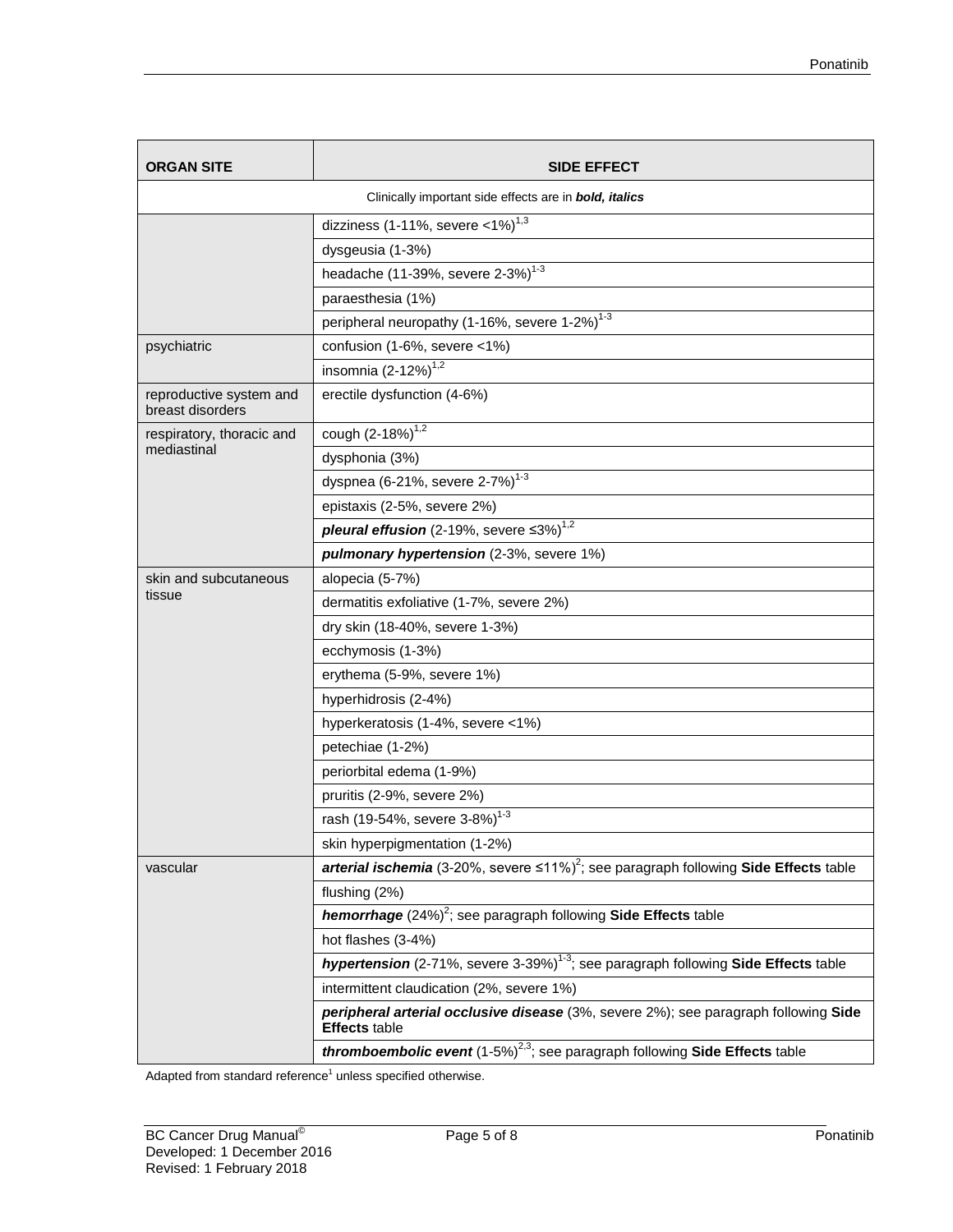*Heart failure* and *left ventricular dysfunction* have been reported. Monitor patients for signs of heart failure and manage as clinically indicated. If new or worsening symptoms occur, interrupt or discontinue treatment. Permanently discontinue in patients who develop serious heart failure.<sup>1,4</sup>

Serious *retinal toxicities*, including macular edema, retinal vein occlusion and retinal hemorrhage can occur and may lead to blindness. Ophthalmologic exams, including fundoscopy, are recommended at baseline and during treatment. Hold treatment if vascular occlusion is suspected; if diagnosis is confirmed, consider benefits and risks before restarting treatment.<sup>1,4</sup>

*Elevated lipase* and acute *pancreatitis* have been reported; frequency of pancreatitis is greater in the first two months of treatment. Patients with a history of pancreatitis or alcohol abuse may require more frequent monitoring. Hypertriglyceridemia, grade 3 or greater, should be managed to reduce the risk of pancreatitis. If patients develop elevated lipase with abdominal symptoms, interrupt treatment until a diagnosis of pancreatitis is ruled out. Dose interruption, reduction or discontinuation may be necessary. Most cases of pancreatitis resolve within 2 weeks of dose interruption or reduction. Discontinue treatment for grade 4 pancreatitis.<sup>1</sup>

*Transaminase elevation* and *hepatic impairment* can occur; transaminase elevations may be irreversible. Hepatotoxicity, including acute hepatic failure, has occurred within one week of starting treatment. Patients with hepatic impairment may also experience an increased incidence of adverse reactions. Monitor hepatic function prior to and during treatment. Dose interruption, reduction or discontinuation may be necessary.

*Hyperuricemia* may result from cell lysis by ponatinib and may lead to electrolyte disturbances or acute renal failure.<sup>10</sup> It is most likely with highly proliferative tumours of massive burden, such as leukemias, high-grade lymphomas, and myeloproliferative diseases. The risk may be increased in patients with preexisting renal dysfunction, especially ureteral obstruction. Suggested prophylactic treatment for high-risk patients<sup>1</sup>

- qgressive hydration: 3 L/m<sup>2</sup>/24 hr with target urine output>100 mL/h
- if possible, discontinue drugs that cause hyperuricemia(e.g., thiazide diuretics) or acidic urine (e.g., salicylates)
- monitor electrolytes, calcium, phosphate, renal function, LDH, and uric acid q6h x 24-48 hours
- replace electrolytes as required
- allopurinol 600 mg PO initially, then 300 mg PO q6h x 6 doses, then 300 mg PO daily x 5-7 days

Urine should be alkalinized only if the uric acid level is elevated, using sodium bicarbonate IV or PO titrated to maintain urine pH>7. Rasburicase (FASTURTEC®) is a novel uricolytic agent that catalyzes the oxidation of uric acid to a water-soluble metabolite, removing the need for alkalinization of the urine.<sup>12</sup> It may be used for treatment or prophylaxis of hyperuricemia; however, its place in therapy has not yet been established. Aluminum hydroxide (e.g., AMPHOGEL®) may be added orally if phosphate becomes elevated. If aluminum hydroxide has been added, discontinue sodium bicarbonate.<sup>13</sup>

Serious *hemorrhagic events* (e.g., hemorrhagic cerebral infarction, hemorrhagic gastritis) have been reported. Monitor blood counts regularly; dose interruption or reduction may be necessary.

*Hypertension*, including hypertensive crisis, can occur with ponatinib. Monitor for hypertension and treat as clinically indicated. If hypertension cannot be controlled, dose interruption, reduction, or discontinuation may be necessary.<sup>1</sup>

*Vascular occlusive* events (e.g., arterial and venous thrombosis and occlusion) have been reported in 24% of patients, including in patients without cardiovascular risk factors and less than 50 years of age. Some serious arterial thrombosis and occlusions, including fatal myocardial infarction, fatal cerebral infarction, stroke, and arterial stenosis have occurred within 2 weeks of starting treatment. Vascular occlusive events are more frequent with increased age (greater than 65 years), prior history of ischemia, hypertension, diabetes, or hyperlipidemia. Monitor for signs of thromboembolism and vascular occlusion; recurrent and multi-site vascular occlusion have been reported. Assess the risk of recurrent arterial or venous occlusions before resuming treatment. Dose modification, discontinuation, or revascularization procedures may be necessary.<sup>1,3,4</sup>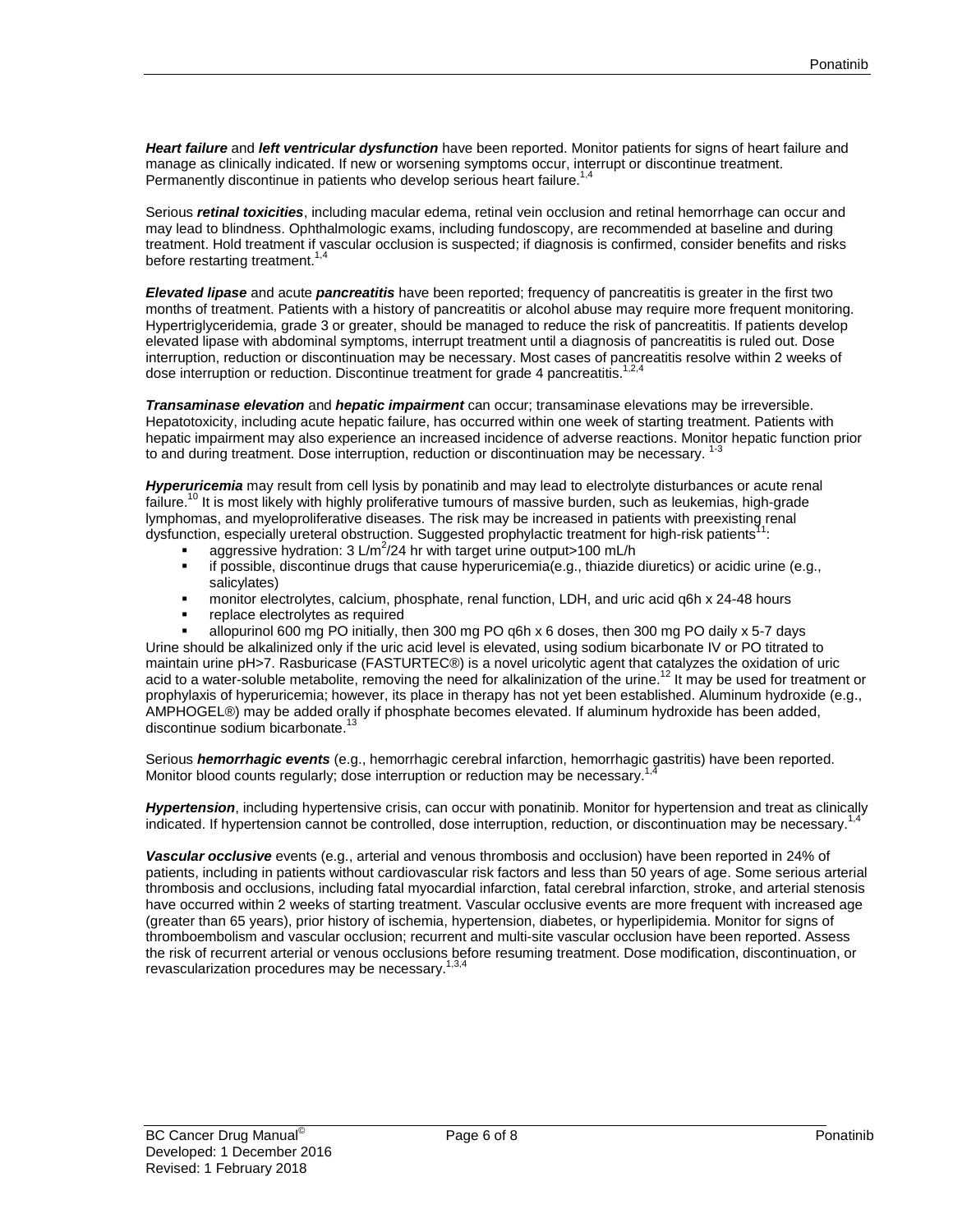## **INTERACTIONS:**

| <b>AGENT</b>                  | <b>EFFECT</b>                                                              | <b>MECHANISM</b>                                                         | <b>MANAGEMENT</b>                                                                    |
|-------------------------------|----------------------------------------------------------------------------|--------------------------------------------------------------------------|--------------------------------------------------------------------------------------|
| grapefruit juice <sup>1</sup> | may increase plasma level<br>of ponatinib                                  | may inhibit CYP 3A4<br>metabolism of ponatinib in<br>the intestinal wall | avoid grapefruit and<br>grapefruit juice for duration<br>of treatment with ponatinib |
| ketoconazole <sup>1</sup>     | ponatinib AUC increased<br>by 78% and $C_{\text{max}}$<br>increased by 47% | inhibits CYP 3A4<br>metabolism of ponatinib                              | reduce starting dose to 30<br>mg; monitor for adverse<br>effects                     |
| rifampin $1$                  | ponatinib AUC reduced by<br>62% and $C_{\text{max}}$ reduced by<br>42%     | induces CYP 3A4<br>metabolism of ponatinib                               | avoid concurrent use                                                                 |
| lansoprozole <sup>1,3</sup>   | ponatinib AUC reduced by<br>6% and C <sub>max</sub> reduced by<br>25%      | pH-dependent solubility                                                  | dose adjustment or dose<br>separation is not required                                |

Ponatinib is a substrate of CYP 3A4. Strong CYP 3A4 inhibitors may increase ponatinib concentration and drug toxicity; reduce starting dose to 30mg. Strong CYP 3A4 inducers may reduce ponatinib concentration; avoid concurrent use if possible.<sup>1,3,4</sup>

Ponatinib is an inhibitor of P-glycoprotein (P-gp) and breast cancer resistance protein (BCRP) *in vitro*; clinical significance is  $unknown<sup>1</sup>$ 

## **SUPPLY AND STORAGE:**

*Oral:* GMD Distribution Inc. (for ARIAD Pharmaceuticals) supplies ponatinib hydrochloride as 15 mg film-coated tablets. Tablets contain lactose monohydrate and polyethylene glycol. Store at room temperature in original bottles.<sup>1</sup>

*Additional information:* Ponatinib is available only through the ICLUSIG® Controlled Distribution Program. Only prescribers and pharmacists registered with the program are able to prescribe and dispense ponatinib. Further information is available a[t www.iclusigcdp.ca](http://www.iclusigcdp.ca/) or by calling 1-888-867-7426.<sup>1</sup>

## **DOSAGE GUIDELINES:**

Refer to protocol by which patient is being treated. Numerous dosing schedules exist and depend on disease, response, and concomitant therapy. Guidelines for dosing also include consideration of absolute neutrophil count (ANC). Dosage may be reduced, delayed or discontinued in patients with bone marrow depression due to cytotoxic/radiation therapy or with other toxicities.

## *Adults***:**

| Oral <sup><math>1,14</math></sup> :      | BC Cancer usual dose noted in <b>bold, italics</b><br>45 mg (range 15-45 mg) PO once daily.<br>Administer with food or on an empty stomach.                 |
|------------------------------------------|-------------------------------------------------------------------------------------------------------------------------------------------------------------|
| Concurrent radiation:                    | no information found                                                                                                                                        |
| Dosage in myelosuppression:              | modify according to protocol by which patient is being treated; if no guidelines<br>available, refer to Appendix "Dosage Modification for Myelosuppression" |
| Dosage in renal failure:                 | no information found                                                                                                                                        |
| Dosage in hepatic failure <sup>1</sup> : | reduce starting dose to 30 mg PO once daily for any degree of hepatic<br>impairment                                                                         |
| Dosage in dialysis:                      | no information found                                                                                                                                        |